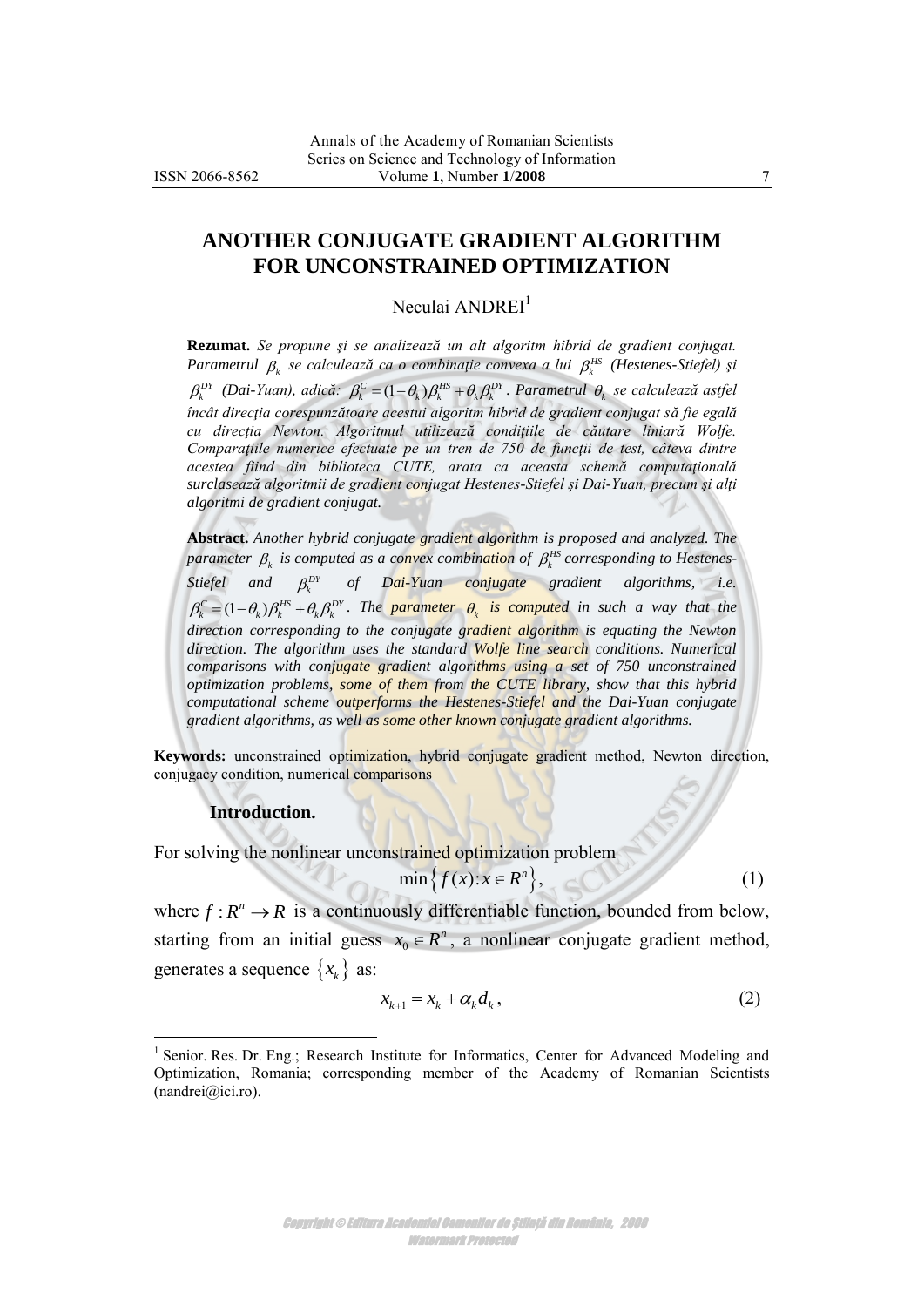8 Neculai **Andrei**

where  $\alpha_k > 0$  is obtained by line search, and the directions  $d_k$  are generated as:

$$
d_{k+1} = -g_{k+1} + \beta_k s_k, \quad d_0 = -g_0.
$$
 (3)

In (3)  $\beta_k$  is known as the conjugate gradient parameter,  $s_k = x_{k+1} - x_k$ and  $g_k = \nabla f(x_k)$ . Consider || the Euclidean norm and define  $y_k = g_{k+1} - g_k$ . The line search in the conjugate gradient algorithms often is based on the standard Wolfe conditions:

$$
\text{Wolte conditions:} \qquad \qquad f(x_k + \alpha_k d_k) - f(x_k) \le \rho \alpha_k g_k^T d_k,\tag{4}
$$

$$
g_{k+1}^T d_k \geq \sigma g_k^T d_k, \qquad (5)
$$

where  $d_k$  is a descent direction and  $0 < \rho \le \sigma < 1$ . Plenty of conjugate gradient methods are known, and an excellent survey of these methods, with a special attention on their global convergence, is given by Hager and Zhang [17]. Different conjugate gradient algorithms correspond to different choices for the scalar parameter  $\beta_k$ . Methods Fletcher and Reeves (FR) [14], Dai and Yuan (DY) [11] and Conjugate Descent (CD) proposed by Fletcher [13]:

$$
\beta_k^{FR} = \frac{g_{k+1}^T g_{k+1}}{g_k^T g_k}, \quad \beta_k^{DY} = \frac{g_{k+1}^T g_{k+1}}{y_k^T s_k}, \quad \beta_k^{CD} = \frac{g_{k+1}^T g_{k+1}}{-g_k^T s_k},
$$

have strong convergence properties, but they may have modest practical performance due to jamming. On the other hand, the methods of Polak – Ribière [20] and Polyak (PRP) [21], Hestenes and Stiefel (HS) [18] or Liu and Storey (LS) [19]:

$$
\beta_k^{PRP} = \frac{g_{k+1}^T y_k}{g_k^T g_k}, \quad \beta_k^{HS} = \frac{g_{k+1}^T y_k}{y_k^T s_k}, \quad \beta_k^{LS} = \frac{g_{k+1}^T y_k}{-g_k^T s_k},
$$

in general may not be convergent, but they often have better computational performances. In order to exploit the attractive features of each set, the so called hybrid conjugate gradient methods have been proposed. The known hybrid conjugate gradient methods, summarized in [5], combine in a *projective* manner the above conjugate gradient methods. In this paper we suggest another approach based on a *convex combination* of conjugate gradient algorithms.

# **The hybrid conjugate gradient algorithm as a convex combination of HS and DY algorithms.**

Our algorithm generates the iterates  $x_0, x_1, x_2, \ldots$  computed by means of the recurrence (2), where the stepsize  $\alpha_k > 0$  is determined according to the Wolfe conditions (4) and (5), and the directions  $d_k$  are generated by the rule:

$$
d_{k+1} = -g_{k+1} + \beta_k^C s_k, \quad d_0 = -g_0,
$$
\n(6)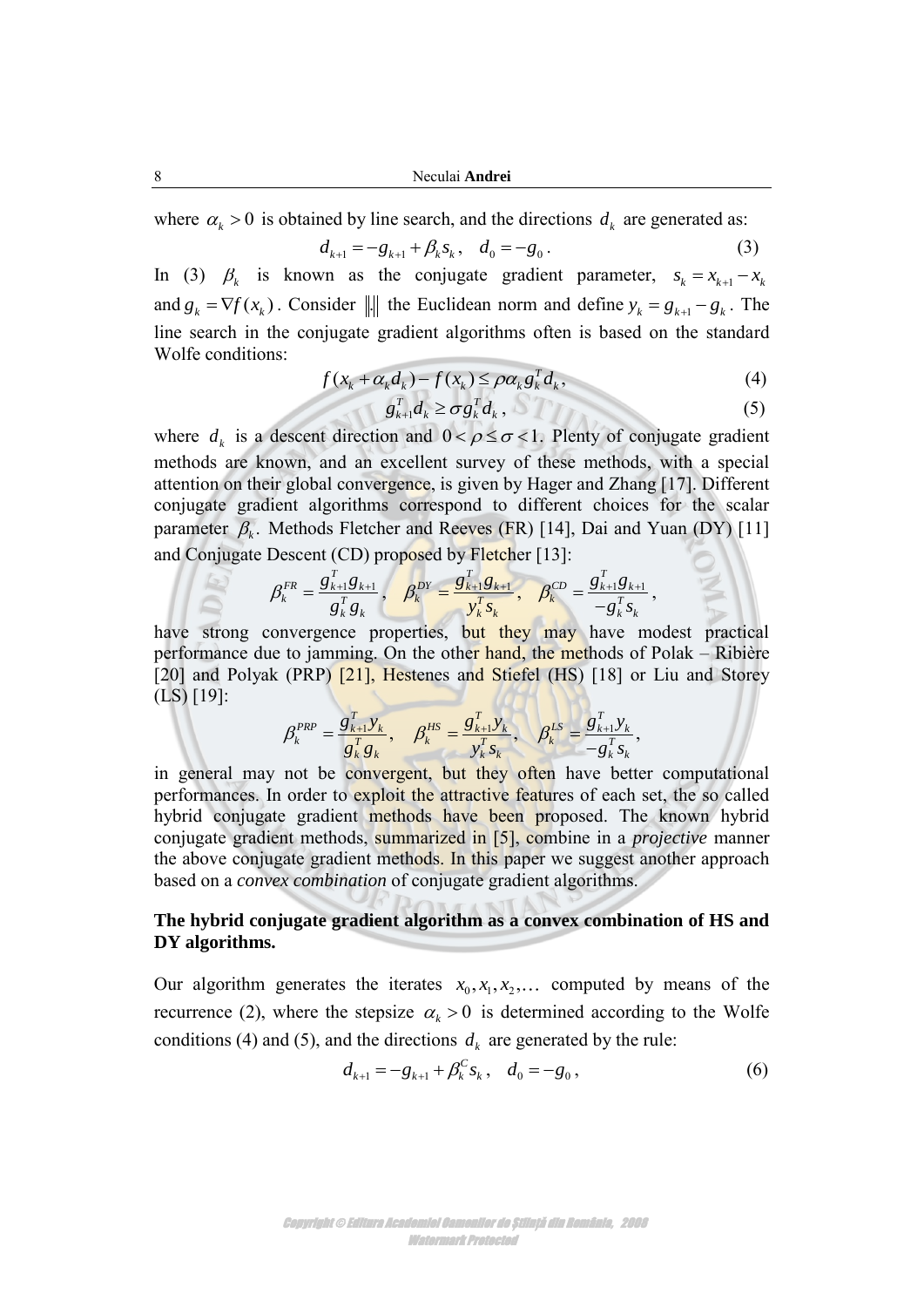where

$$
\beta_k^C = (1 - \theta_k) \beta_k^{HS} + \theta_k \beta_k^{DY} = (1 - \theta_k) \frac{g_{k+1}^T y_k}{y_k^T s_k} + \theta_k \frac{g_{k+1}^T g_{k+1}}{y_k^T s_k}
$$
(7)

and  $\theta_k$  is a scalar parameter satisfying  $0 \leq \theta_k \leq 1$ , which follows to be determined. Observe that if  $\theta_k = 0$ , then  $\beta_k^C = \beta_k^{HS}$ , and if  $\theta_k = 1$ , then  $\beta_k^C = \beta_k^{DY}$ . On the other hand, if  $0 < \theta_k < 1$ , then  $\beta_k^C$  is a convex combination of  $\beta_k^{HS}$  and  $\beta_k^{DY}$ .

The HS method has the property that the conjugacy condition  $y_k^T d_{k+1} = 0$  always holds, independent of the line search. With an exact line search  $\beta_k^{HS} = \beta_k^{PP}$ . Therefore, the convergence properties of the HS methods are similar to the convergence properties of the PRP method.

As a consequence, by Powell's example [22], the HS method with the exact line search, for general nonlinear functions, may not converge. The HS method has a built-in restart feature that addresses directly to the jamming phenomenon. Indeed, when the step  $x_{k+1} - x_k$  is small, then the factor  $y_k = g_{k+1} - g_k$  in the numerator of  $\beta_k^{HS}$  tends to zero. Hence,  $\beta_k^{HS}$  becomes small and the new direction  $d_{k+1}$  is essentially the steepest descent direction  $-g_{k+1}$ . The performance of HS method is better than the performance of DY [17].

The DY method, on the other side, always generates descent directions, and in [8] Dai established a remarkable property for the DY conjugate gradient algorithm, relating the descent directions to the sufficient descent condition. It is shown that if there exist constants  $\gamma_1$  and  $\gamma_2$  such that  $\gamma_1 \le ||g_k|| \le \gamma_2$  for all k, then for any  $p \in (0,1)$ , there exists a constant  $c > 0$  such that the sufficient descent condition  $g_i^T d_i \leq -c ||g_i||^2$  holds for at least  $\lfloor pk \rfloor$  indices  $i \in [0, k]$ , where  $\lfloor j \rfloor$  denotes the largest integer  $\leq j$ .

From (6) and (7) it is easy to see that  
\n
$$
d_{k+1} = -g_{k+1} + (1 - \theta_k) \frac{y_k^T g_{k+1}}{y_k^T s_k} s_k + \theta_k \frac{g_{k+1}^T g_{k+1}}{y_k^T s_k} s_k.
$$
\n(8)

In our algorithm the parameter  $\theta_k$  is selected in such a manner that the direction *k*<sub>*k+1</sub>* given by (8) is the Newton direction  $d_{k+1}^N = -\nabla^2 f(x_{k+1})^{-1} g_{k+1}$ . Therefore,<br>
from the equation<br>  $-\nabla^2 f(x_{k+1})^{-1} g_{k+1} = -g_{k+1} + (1 - \theta_k) \frac{y_k^T g_{k+1}}{y_k^T g_k} s_k + \theta_k \frac{g_{k+1}^T g_{k+1}}{y_k^T g_k} s_k$ ,</sub> from the equation  $T_{\rm g}$ <sub>r</sub>  $T_{\rm g}$ <sub>r</sub>  $T_{\rm g}$ <sup>7</sup>

$$
\begin{aligned}\n\text{uation} \\
-\nabla^2 f(x_{k+1})^{-1} g_{k+1} &= -g_{k+1} + (1 - \theta_k) \frac{y_k^T g_{k+1}}{y_k^T s_k} s_k + \theta_k \frac{g_{k+1}^T g_{k+1}}{y_k^T s_k} s_k,\n\end{aligned}
$$

having in view that  $\nabla^2$  $\nabla^2 f(x_{k+1}) s_k = y_k$ , after some algebra, we get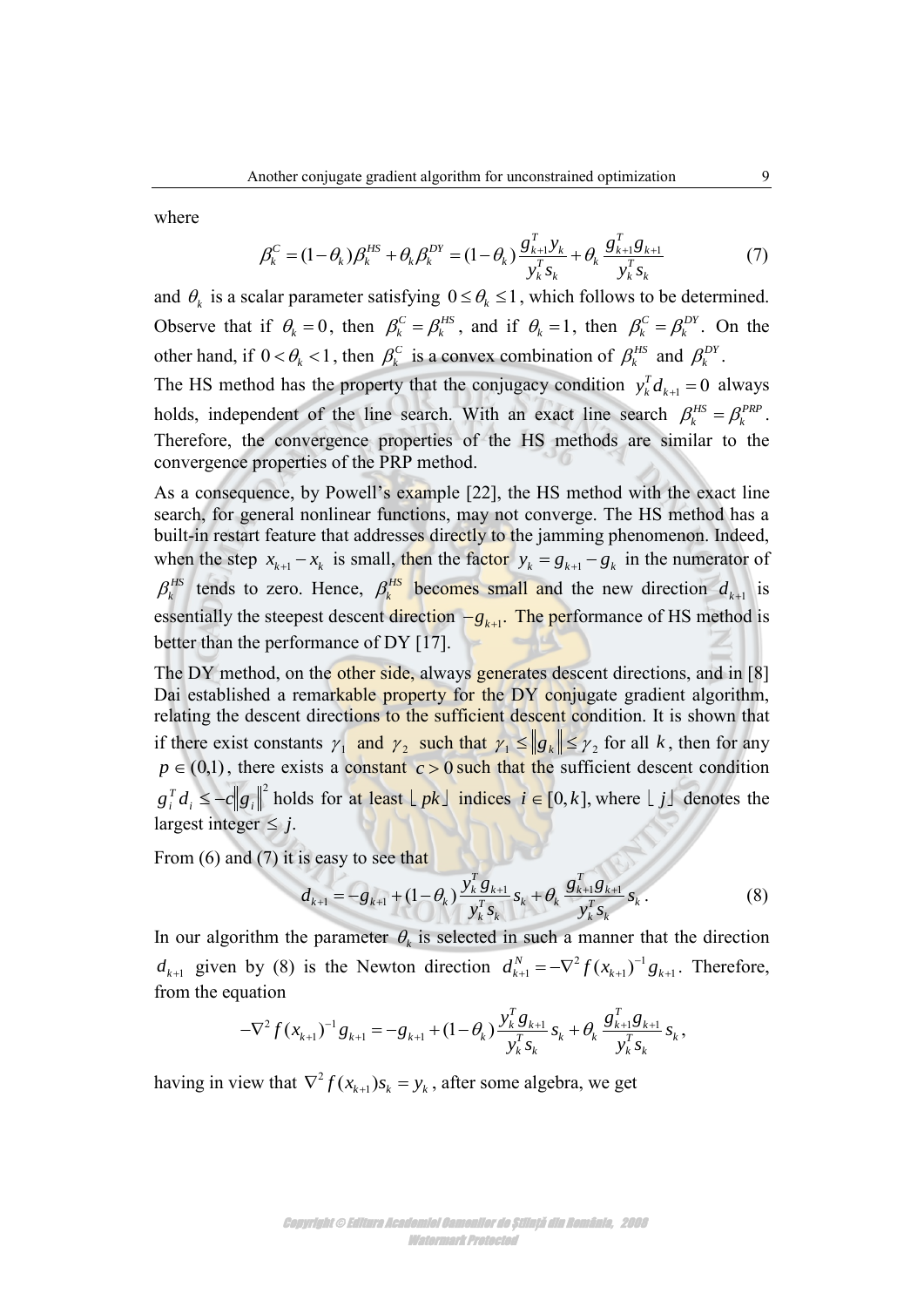$$
\theta_k = -\frac{s_k^T g_{k+1}}{g_k^T g_{k+1}}.
$$
\n(9)

#### **Theorem 1.**

Assume that  $d_k$  is a descent direction and  $\alpha_k$  in algorithm (2) and (8) where  $\theta_k$  is given by (9) is determined by the Wolfe line search (4) and (5). If  $0 < \theta_{k} < 1$ , and

$$
\frac{(\mathbf{y}_{k}^{T} \mathbf{g}_{k+1})(\mathbf{g}_{k}^{T} \mathbf{g}_{k+1})}{\mathbf{y}_{k}^{T} \mathbf{g}_{k}} \leq ||\mathbf{g}_{k+1}||^{2}, \qquad (10)
$$

*then the direction*  $d_{k+1}$  *given by (8) is a descent direction.* 

**Proof**:

$$
\text{post:} \quad \text{From (8) and (9) we get} \quad \mathbf{g}_{k+1}^T \mathbf{g}_{k+1}^T \mathbf{g}_{k+1}^T \mathbf{g}_{k+1}^T \mathbf{g}_{k+1}^T \mathbf{g}_{k+1}^T \mathbf{g}_{k+1}^T \mathbf{g}_{k+1}^T \mathbf{g}_{k+1}^T \mathbf{g}_{k+1}^T \mathbf{g}_{k+1}^T \mathbf{g}_{k+1}^T \mathbf{g}_{k+1}^T \mathbf{g}_{k+1}^T \mathbf{g}_{k+1}^T \mathbf{g}_{k+1}^T \mathbf{g}_{k+1}^T \mathbf{g}_{k+1}^T \mathbf{g}_{k+1}^T \mathbf{g}_{k+1}^T \mathbf{g}_{k+1}^T \mathbf{g}_{k+1}^T \mathbf{g}_{k+1}^T \mathbf{g}_{k+1}^T \mathbf{g}_{k+1}^T \mathbf{g}_{k+1}^T \mathbf{g}_{k+1}^T \mathbf{g}_{k+1}^T \mathbf{g}_{k+1}^T \mathbf{g}_{k+1}^T \mathbf{g}_{k+1}^T \mathbf{g}_{k+1}^T \mathbf{g}_{k+1}^T \mathbf{g}_{k+1}^T \mathbf{g}_{k+1}^T \mathbf{g}_{k+1}^T \mathbf{g}_{k+1}^T \mathbf{g}_{k+1}^T \mathbf{g}_{k+1}^T \mathbf{g}_{k+1}^T \mathbf{g}_{k+1}^T \mathbf{g}_{k+1}^T \mathbf{g}_{k+1}^T \mathbf{g}_{k+1}^T \mathbf{g}_{k+1}^T \mathbf{g}_{k+1}^T \mathbf{g}_{k+1}^T \mathbf{g}_{k+1}^T \mathbf{g}_{k+1}^T \mathbf{g}_{k+1}^T \mathbf{g}_{k+1}^T \mathbf{g}_{k+1}^T \mathbf{g}_{k+1}^T \mathbf{g}_{k+1}^T \mathbf{g}_{k+1}^T \mathbf{g}_{k+1}^T \mathbf{g}_{k+1}^T \mathbf{g}_{k+1}^T \mathbf{g}_{k+1}^T \mathbf{g}_{k+1}^T \mathbf{g}_{k+1}^T \mathbf{
$$

Since 
$$
s_k^T g_k < 0
$$
, it follows that  $s_k^T g_{k+1} = y_k^T s_k + s_k^T g_k < y_k^T s_k$ , i.e.

$$
\frac{s_k^T g_{k+1}}{y_k^T s_k} < 1.
$$
 (12)

On the other hand,  $0 < \theta_k < 1$ , hence

$$
0 < 1 + \frac{s_k^T g_{k+1}}{g_k^T g_{k+1}} < 1 \tag{13}
$$

Therefore, from (10) we have

$$
g_k^T g_{k+1}
$$
  
\n
$$
g_{k+1}^T d_{k+1} \le -\left[1 + \frac{(s_k^T g_{k+1})^2}{(g_k^T g_{k+1})(y_k^T s_k)}\right] \|g_{k+1}\|^2 + \left[1 + \frac{s_k^T g_{k+1}}{g_k^T g_{k+1}}\right] \|g_{k+1}\|^2
$$
  
\n
$$
= -\left(\frac{s_k^T g_{k+1}}{g_k^T g_{k+1}}\right) \left|\frac{s_k^T g_{k+1}}{y_k^T s_k} - 1\right| \|g_{k+1}\|^2 \le 0.
$$
 (14)

proving that the direction  $d_{k+1}$  is a descent direction.

#### **Theorem 2.**

*Assume that the conditions in Theorem 1 hold. If there exists a constant*   $c_1 > 0$ , such that  $0 < c_1 \leq \theta_k < 1$ , then there exists a constant  $\delta > 0$  such that

$$
g_{k+1}^T d_{k+1} \leq -\delta \|g_{k+1}\|^2, \qquad (15)
$$

*i.e. the direction*  $d_{k+1}$  *satisfies the sufficient descent condition.*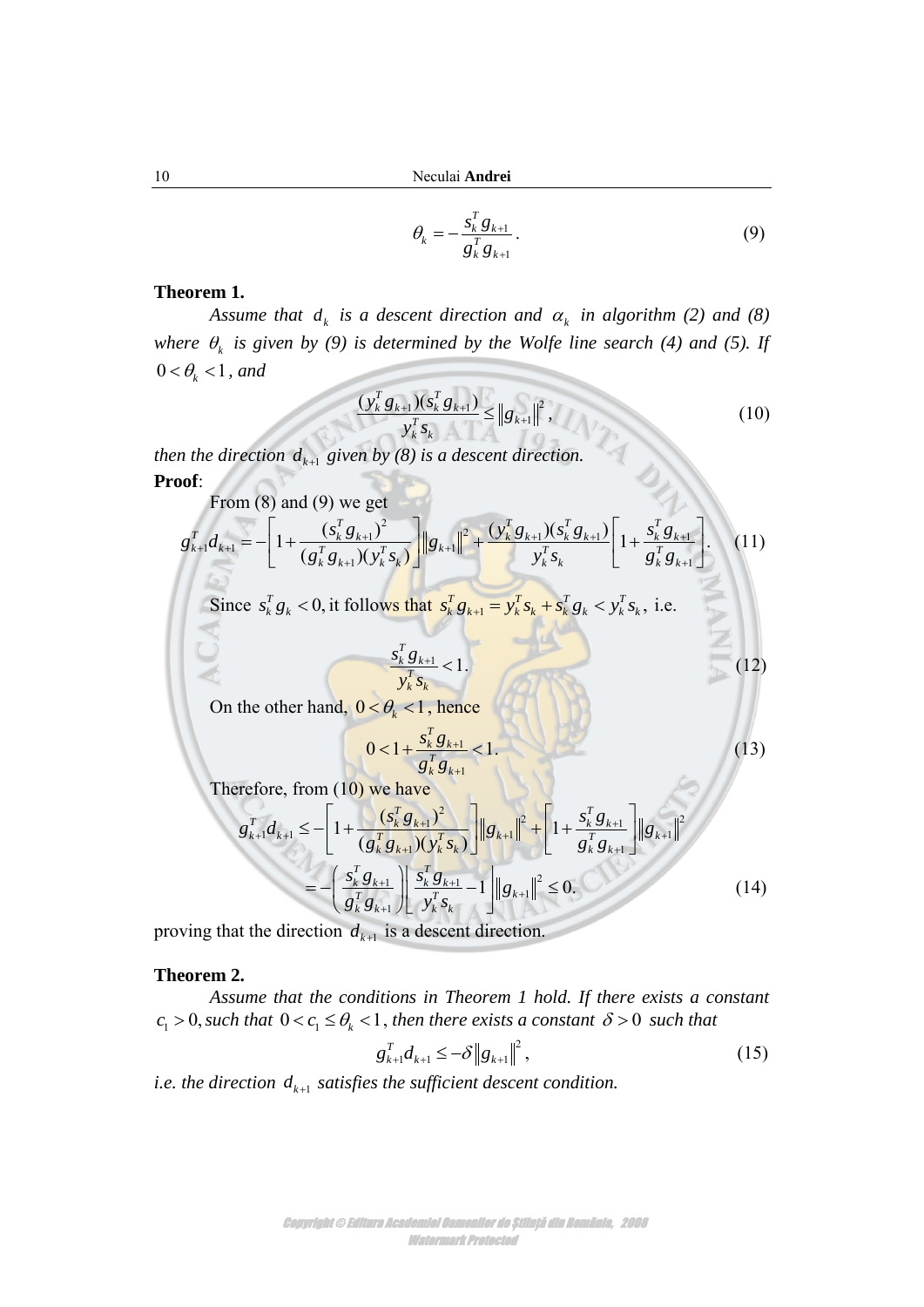#### **Proof.**

From (14) we have

have  
\n
$$
g_{k+1}^T d_{k+1} \leq -\left(\frac{s_k^T g_{k+1}}{g_k^T g_{k+1}}\right) \left(\frac{s_k^T g_k}{y_k^T s_k}\right) \|g_{k+1}\|^2.
$$
\n(16)

Since  $y_k^T s_k > 0$  and  $s_k^T g_k \le 0$ , it follows that there exists a constant  $c_2 > 0$ , such that  $g_k^T s_k \le -c_2(y_k^T s_k) < 0$ . On the other hand, since  $1 > \theta_k \ge c_1 > 0$ , then  $s_k^T g_{k+1} \le -c_1 (g_k^T g_{k+1})$ . Therefore, from (16) we have  $\sum_{k} (y_k s_k) < 0$ . On the other<br>Therefore, from (16) we have<br> $\left( \frac{s_k^T g_{k+1}}{r} \right) \left( \frac{s_k^T g_k}{r} \right) \|g_{k+1}\|^2 \leq$ 

$$
g_{k}^{T} g_{k+1} = c_1 (g_k^T g_{k+1}).
$$
 Therefore, from (16) we have  
\n
$$
g_{k+1}^{T} d_{k+1} \leq -\left(\frac{s_k^T g_{k+1}}{g_k^T g_{k+1}}\right) \left(\frac{s_k^T g_k}{y_k^T s_k}\right) \|g_{k+1}\|^2 \leq -c_1 c_2 \|g_{k+1}\|^2 = -\delta \|g_{k+1}\|^2,
$$
\n
$$
= c_1 c_2 > 0.
$$

where  $\delta = c_1 c_2 > 0$ .

The parameter  $\theta_k$  given by (9) can be outside the interval [0,1]. However, in order to have a real convex combination in  $(7)$  the following rule is considered: if  $\theta_k \le 0$ , then set  $\theta_k = 0$  in (7), i.e.  $\beta_k^C = \beta_k^{HS}$ ; if  $\theta_k \ge 1$ , then take  $\theta_k = 1$  in (7), i.e.  $\beta_k^C = \beta_k^{DY}$ . Therefore, under this rule for  $\theta_k$  selection, the direction  $d_{k+1}$  in (8) combines in a convex manner the HS and DY algorithms.

#### **The NDHSDY algorithm**

*Step 1. Initialization.* Select 0  $x_0 \in R^n$  and the parameters  $0 < \rho \le \sigma < 1$ . Compute  $f(x_0)$  and  $g_0$ . Consider  $d_0 = -g_0$  and set  $\alpha_0 = 1/\|g_0\|$ .

*Step 2. Test for continuation of iterations.* If  $\|g_k\|_{\infty} \leq 10^{-6}$  $\leq 10^{-6}$ , then stop.

*Step 3. Line search.* Compute  $\alpha_k > 0$  satisfying the Wolfe line search condition (4) and (5) and update the variables  $x_{k+1} = x_k + \alpha_k d_k$ . Compute  $f(x_{k+1})$ ,  $g_{k+1}$  and  $s_k = x_{k+1} - x_k$ ,  $y_k = g_{k+1} - g_k$ .

*Step 4.*  $\theta_k$  parameter computation. If  $g_k^T g_{k+1} = 0$ , then set  $\theta_k = 0$ , otherwise OMANIA compute  $\theta_k$  as in (9).

*Step 5.*  $\beta_k^C$  conjugate gradient parameter computation. If  $0 < \theta_k < 1$ , then compute  $\beta_k^C$  as in (7). If  $\theta_k \ge 1$ , then set  $\beta_k^C = \beta_k^{DY}$ . If  $\theta_k \le 0$ , then set  $\beta_k^C = \beta_k^{HS}$ . Step 6. Direction computation. Compute  $d = -g_{k+1}$  $d = -g_{k+1} + \beta_k^C s_k$ . If the restart criterion of Powell

$$
\left|g_{k+1}^T g_k\right| \ge 0.2 \left\|g_{k+1}\right\|^2,\tag{17}
$$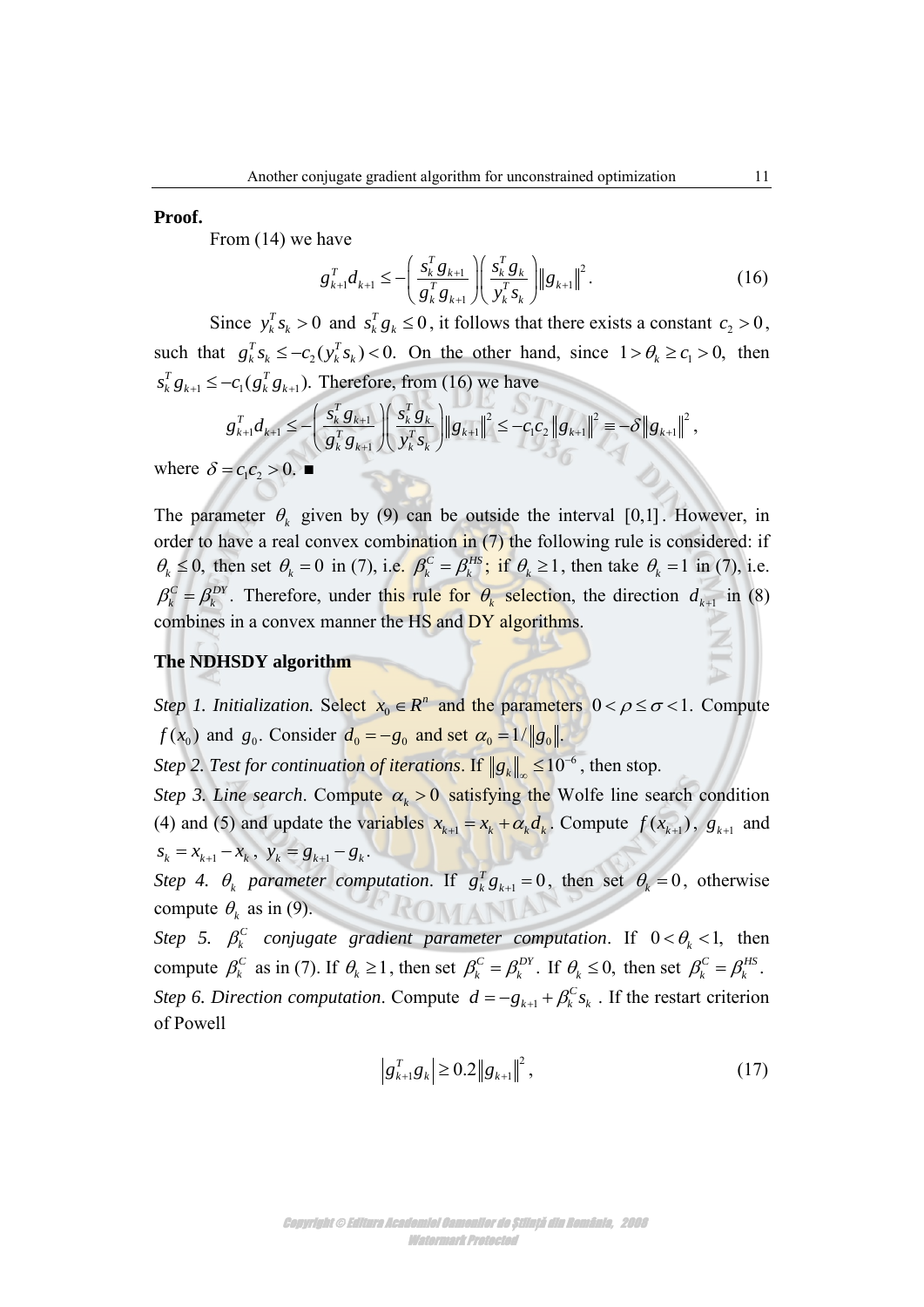is satisfied, then restart, i.e. set  $d_{k+1} = -g_{k+1}$  otherwise define  $d_{k+1} = d$ . Compute the initial guess  $\alpha_k = \alpha_{k-1} ||d_{k-1}|| / ||d_k||$ , set  $k = k+1$  and continue with step 2. It is well known that if  $f$  is bounded along the direction  $d_k$  then there exists a stepsize  $\alpha_k$  satisfying the Wolfe line search conditions (4) and (5). In our algorithm when the Powell restart condition is satisfied, then we restart the algorithm with the negative gradient  $-g_{k+1}$ . Under reasonable assumptions, conditions (4), (5) and (17) are sufficient to prove the global convergence of the algorithm.

The first trial of the step length crucially affects the practical behavior of the algorithm. At every iteration  $k \ge 1$  the starting guess for the step  $\alpha_k$  in the line search is computed as  $\alpha_{k-1} ||d_{k-1}||_2 / ||d_k||_2$ . This selection was considered for the first time by Shanno and Phua in CONMIN [23]. It is also considered in the packages: SCG by Birgin and Martínez [6] and in SCALCG by Andrei [2,3,4].

#### **Convergence analysis.**

Assume that:

- *(i) The level set*  $S = \{x \in R^n : f(x) \le f(x_0)\}$  *is bounded.*
- *(ii) In a neighborhood N of S , the function f is continuously differentiable*  and its gradient i<mark>s Lipschitz continuous, i.e. there</mark> exists a constant  $L\!>\!0$ *such that*  $\|\nabla f(x) - \nabla f(y)\| \le L \|x - y\|$ , for all  $x, y \in N$ .

Under these assumptions on  $f$ , there exists a constant  $\Gamma \ge 0$  such that  $\|\nabla f(x)\| \leq \Gamma$ , for all  $x \in S$ .

In [10] it is proved that for any conjugate gradient method with strong Wolfe line search the following general result holds:

## **Lemma 1**.

*Suppose that the assumptions (i) and (ii) hold and consider any conjugate gradient method (2) and (3), where*  $d_k$  *is a descent direction and*  $\alpha_k$  *is obtained by the strong Wolfe line search*  $f(x_k + \alpha_k d_k) - f(x_k) \leq \rho \alpha_k g_k^T d_k$ ,

*e search*  

$$
f(x_k + \alpha_k d_k) - f(x_k) \le \rho \alpha_k g_k^T d_k,
$$
 (18)

$$
g_{k+1}^T d_k \le \sigma g_k^T d_k. \tag{19}
$$

If

$$
\sum_{k\geq 1} \frac{1}{\left\|d_k\right\|^2} = \infty, \tag{20}
$$

then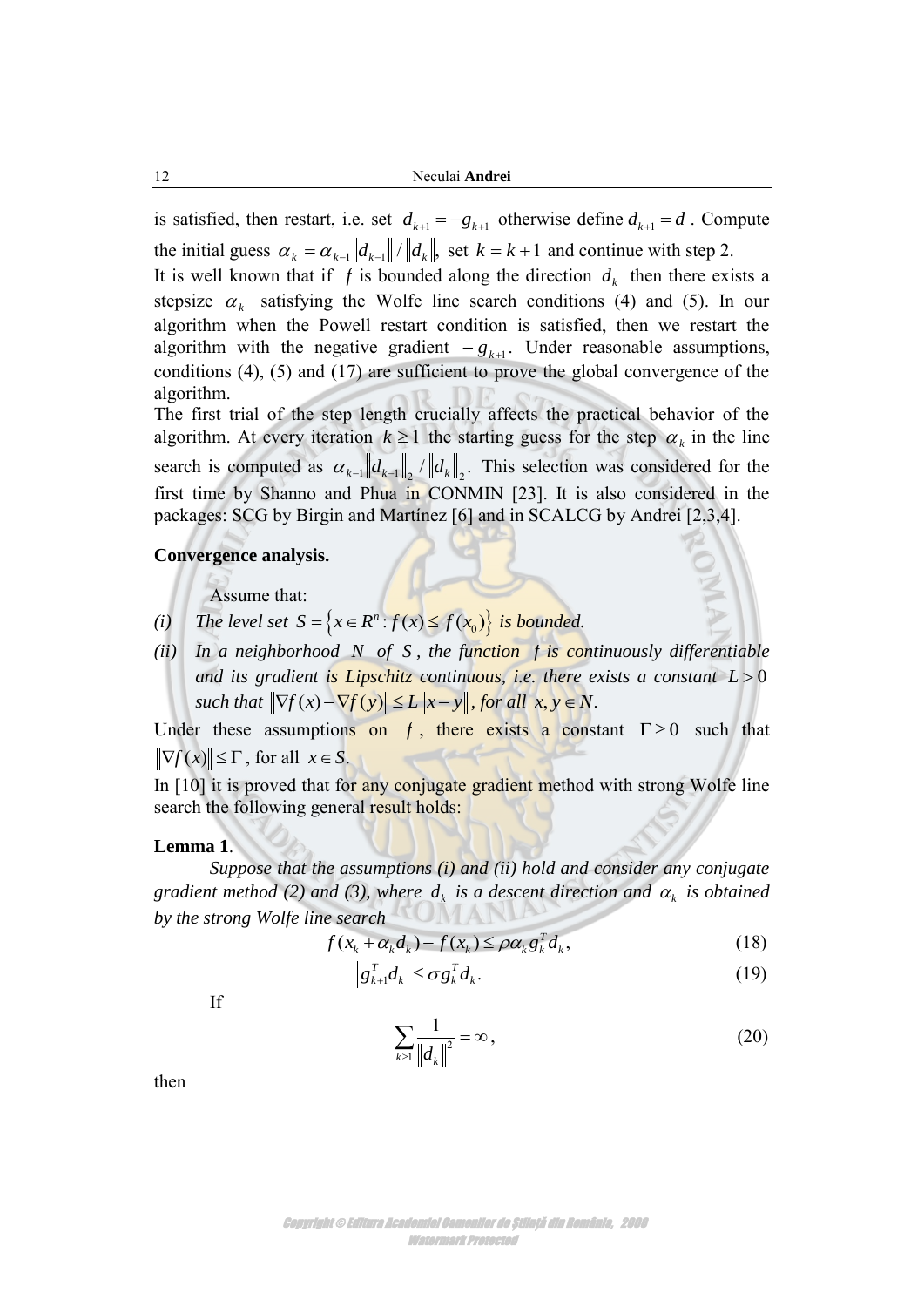$$
\liminf_{k \to \infty} \|g_k\| = 0. \tag{21}
$$

For uniformly convex functions which satisfy the above assumptions we can prove that the norm of  $d_{k+1}$  generated by (8) and (9) is bounded above. Thus, by Lemma 1 we have the following result.

#### **Theorem 3**.

*Suppose that the assumptions (i) and (ii) hold. Consider the algorithm (2)*  and (8)-(9), where  $d_{k+1}$  is a descent direction and  $\alpha_k$  is obtained by the strong *Wolfe line search (18) and (19). If for*  $k \ge 0$ *,*  $0 < \theta_k < 1$  *and there exists the nonnegative constant*  <sup>1</sup> *such that* 

$$
\|g_{k+1}\|^2 \leq \eta_1 \|s_k\|,\tag{22}
$$

and the function f is a uniformly convex function, i.e. there exists a constant  $\mu \geq 0$  such that for all  $x, y \in S$ 

$$
(x, y \in S)
$$
  

$$
(\nabla f(x) - \nabla f(y))^T (x - y) \ge \mu \|x - y\|^2,
$$
 (23)

*then* 

$$
\lim_{k\to\infty}g_k=0.
$$
 (24)

**Proof**.

From (23) it follows that  $y_k^T s_k \ge \mu \| s_k$ <sup>2</sup>. Now, since  $0 < \theta_k < 1$ , from uniform convexity and  $(22)$  we have:

$$
\left| \beta_{k}^{C} \right| \leq \left| \frac{y_{k}^{T} g_{k+1}}{y_{k}^{T} s_{k}} \right| + \left| \frac{g_{k+1}^{T} g_{k+1}}{y_{k}^{T} s_{k}} \right| \leq \frac{\left\| g_{k+1} \right\| \left\| y_{k} \right\|}{\mu \left\| s_{k} \right\|^{2}} + \frac{\eta_{1} \left\| s_{k} \right\|}{\mu \left\| s_{k} \right\|^{2}} \,. \tag{25}
$$

But  $\|y_k\| \le L \|s_k\|$ , therefore

$$
\left|\beta_{k}^{C}\right|\leq\frac{\Gamma L}{\mu\left\Vert s_{k}\right\Vert }+\frac{\eta_{1}}{\mu\left\Vert s_{k}\right\Vert }.
$$

Hence, with (25) we have

25) we have  

$$
||d_{k+1}|| \le ||g_{k+1}|| + |\beta_k^C|| ||s_k|| \le \Gamma + \frac{\Gamma L + \eta_1}{\mu},
$$

which implies that  $(20)$  is true.

Therefore, by **Lemma 1** we have (21), which for uniformly convex functions is equivalent to (24).

For general nonlinear functions the convergence analysis of our algorithm exploits insights developed by Gilbert and Nocedal [15], Dai and Liao [9] and that of Hager and Zhang [16]. Global convergence proof of NDHSDY algorithm is based on the Zoutendijk condition combined with the analysis showing that the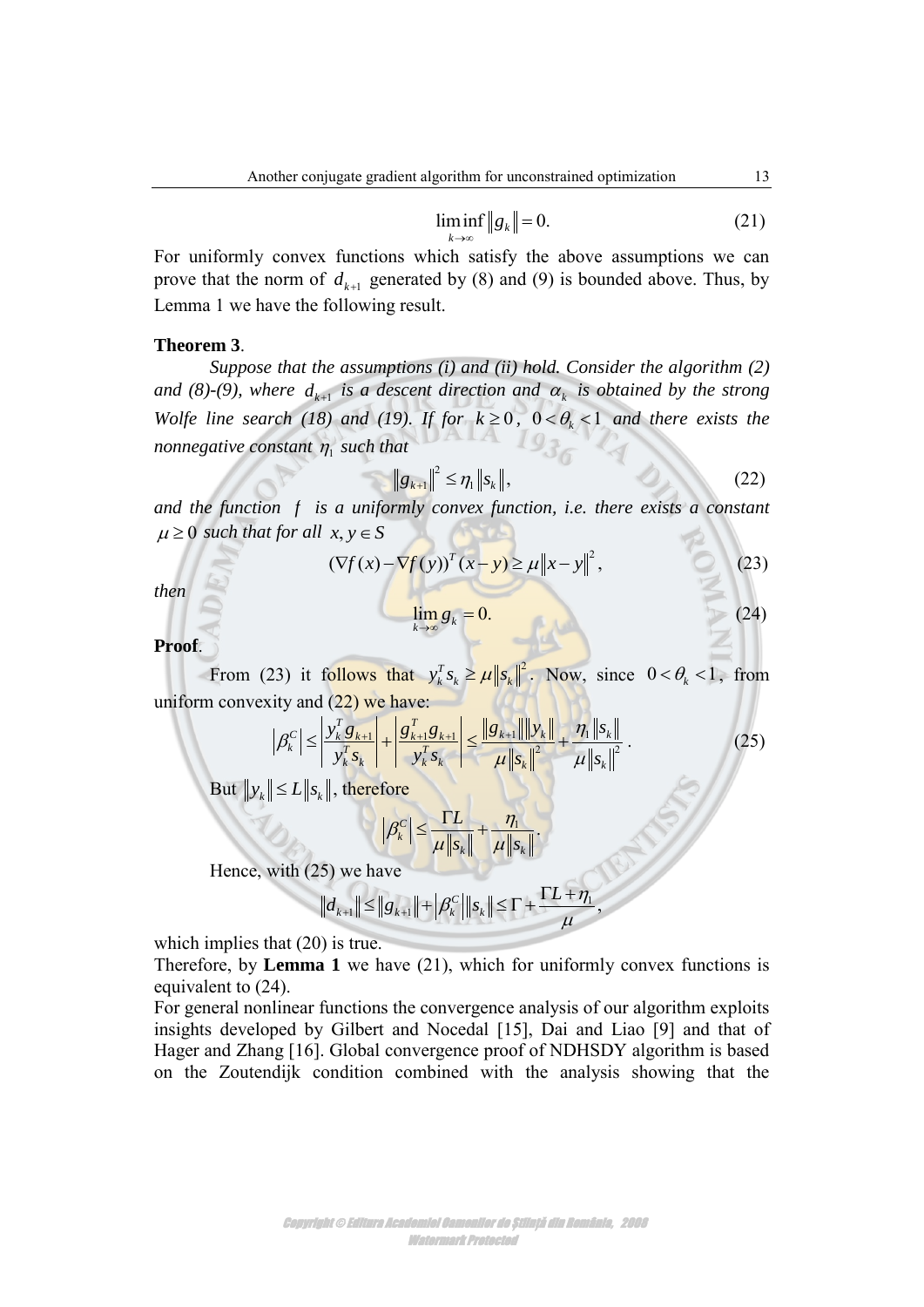sufficient descent condition holds and  $\Vert d_k \Vert$  is bounded. Suppose that the level set *S* is bounded and the function  $f$  is bounded from below. Additionally, assume that there exists a constant  $\gamma \ge 0$ , such that  $\gamma \le ||g_k||$ .

## **Theorem 4**.

*Suppose that the assumptions (i) and (ii) hold and for every*  $k \geq 0$  *there exist the constants*  $\eta \ge 0$  *and*  $\omega \ge 0$  *such that:*  $||g_{k+1}|| \le \eta ||g_k||$  and  $^{2}$   $\|$   $\|$   $^{2}$  $\|g_{k+1}\| \leq \omega \|g_k\|^2 / \|s_k\|^2$ . If  $d_k$  is a descent direction and  $\nabla f(x)$  is a Lipschitz *function on S*, *then for the computational scheme (2) and (8)-(9), where*   $0 < c_1 \leq \theta_k < 1$  and  $\alpha_k$  determined by the Wolfe line search (4)-(5) is bounded,  $e$ *i*ther  $g_k = 0$  *for some k or* 

$$
\liminf_{k \to \infty} \|g_k\| = 0.
$$
 (26)

**Proof.**

Since  $0 < \theta_k < 1$  we can write

$$
<\theta_k < 1
$$
 we can write  
\n
$$
|\beta_k^C| \le \left| \frac{y_k^T g_{k+1}}{y_k^T g_k} \right| + \left| \frac{g_{k+1}^T g_{k+1}}{y_k^T g_k} \right| \le \left| \frac{|g_{k+1}|}{y_k^T g_k} \right| \left[ \|y_k\| + \|g_{k+1}\| \right].
$$
\n(27)

By the Wolfe condition (5) we have:

$$
y_k^T s_k = (g_{k+1} - g_k)^T s_k \ge (\sigma - 1) g_k^T s_k = -(1 - \sigma) g_k^T s_k.
$$

On the other hand, since  $0 < c_1 \le \theta_k < 1$ , then from theorem 2 there exists the constant  $\delta > 0$  such that,  $g_k^T s_k \le -\delta ||g_k||^2$ . Therefore,  $y_k^T s_k \ge (1-\sigma)\delta ||g_k||^2$ . Hence,

$$
\frac{\left\|g_{k+1}\right\|}{y_k^T s_k} \le \frac{\left\|g_{k+1}\right\|}{(1-\sigma)\delta \left\|g_k\right\|^2} \le \frac{\omega}{(1-\sigma)\delta} \frac{1}{\left\|s_k\right\|^2}.
$$

On the other hand, from Lipschitz continuity we have  $y_k$   $\| = \|g_{k+1} - g_k\| \le L \|s_k\|$ . With these, from (27) we get<br>  $|\beta_k^C| \le \frac{\omega}{(1-\sigma)\delta} \frac{1}{\|s\|^2} \Big[L \|s_k\| + \eta \|s_k\| \Big] = \frac{\omega(L+\eta)}{(1-\sigma)\delta} \frac{1}{\|s\|}$ .

$$
\left|\beta_{k}^{C}\right| \leq \frac{\omega}{(1-\sigma)\delta} \frac{1}{\left\|s_{k}\right\|^{2}} \left[L\left\|s_{k}\right\| + \eta\left\|s_{k}\right\right|\right] = \frac{\omega(L+\eta)}{(1-\sigma)\delta} \frac{1}{\left\|s_{k}\right\|}.
$$
 (28)

Now, we can write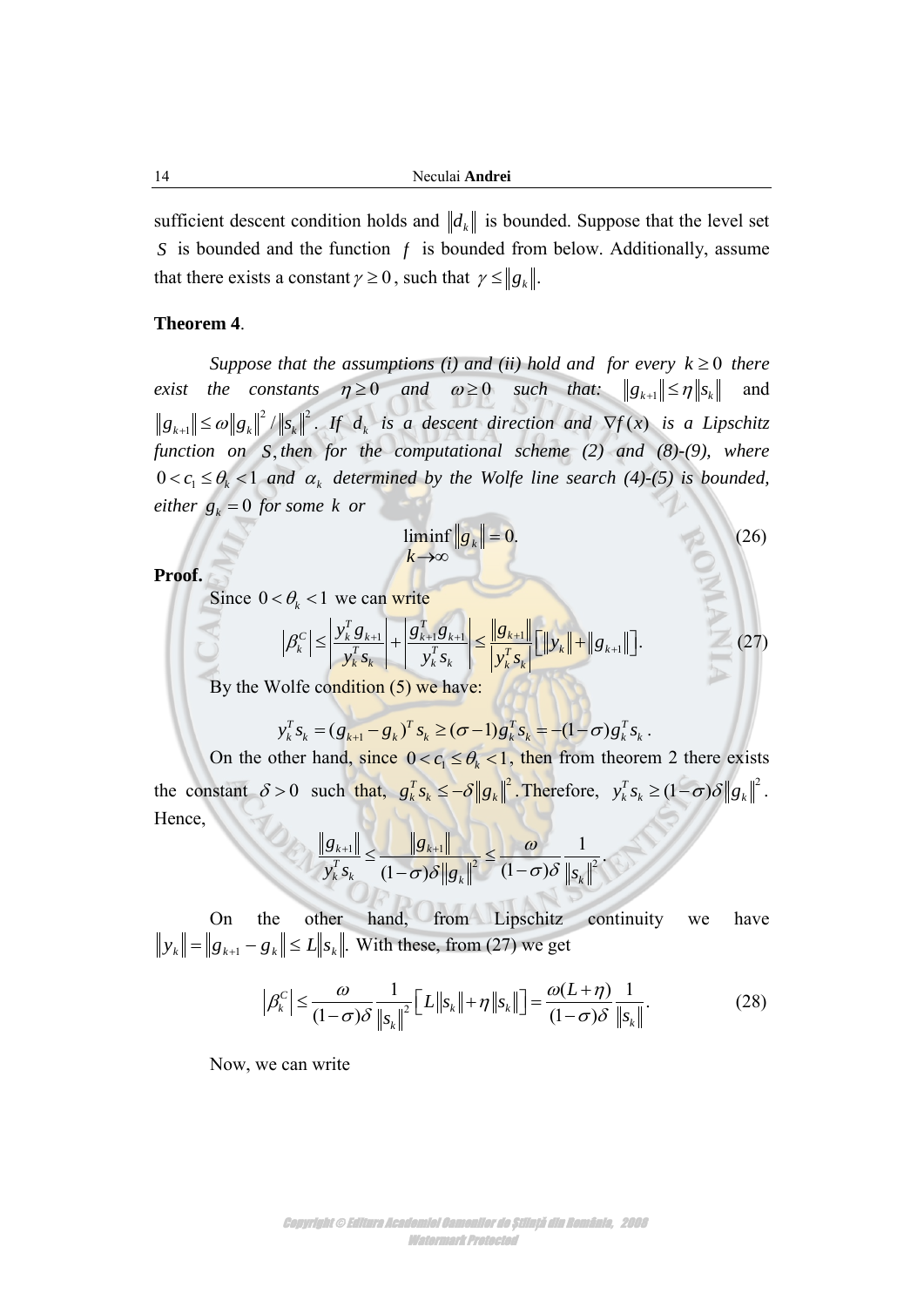$$
||d_{k+1}|| \le ||g_{k+1}|| + |\beta_k^C|| ||s_k|| \le \Gamma + \frac{\omega(L+\eta)}{(1-\sigma)\delta}.
$$
\n(29)

Since the level set S is bounded and the function  $f$  is bounded from below, from (4) it follows that

$$
0 < \sum_{k=0}^{\infty} \frac{(g_k^T d_k)^2}{\left\| d_k \right\|^2} < +\infty \,, \tag{30}
$$

i.e. the Zoutendijk condition holds. Therefore, the descent property  $g_k^T s_k \leq -\delta \|g_k\|^2$  yields:

ds:  
\n
$$
\sum_{k=0}^{\infty} \frac{\gamma^4}{\|s_k\|^2} \le \sum_{k=0}^{\infty} \frac{\|g_k\|^4}{\|s_k\|^2} \le \sum_{k=0}^{\infty} \frac{1}{\delta^2} \frac{(g_k^T s_k)^2}{\|s_k\|^2} < \infty,
$$

which contradicts (29). Hence,  $\gamma = \liminf_{k \to \infty} ||g_k|| = 0$ .  $\gamma =$ liminf  $||g_k|| = 0$ .  $\rightarrow \infty$ 

# **Numerical experiments.**

In this section we present the computational performance of a Fortran implementation of the NDHSDY algorithm on a set of 750 unconstrained optimization test problems.

The test problems are the unconstrained problems in the CUTE [7] library, along with other large-scale optimization problems presented in [1]. We selected 75 large-scale unconstrained optimization problems in extended or generalized form. Each problem is tested 10 times for a gradually increasing number of variables:  $n = 1000, 2000, \ldots, 10000$ . At the same time we present comparisons with other conjugate gradient algorithms, including the performance profiles of Dolan and Moré [12].

All algorithms implement the Wolfe line search conditions with  $\rho = 0.0001$ and  $\sigma = 0.9$ , and the same stopping criterion  $||g_k||_{\infty} \le 10^{-6}$ , where  $||\cdot||_{\infty}$  is the maximum absolute component of a vector. The comparisons of algorithms are given in the following context. Let  $f_i$  $^{ALG1}$  and  $f_i$ *ALG*2 be the optimal value found by ALG1 and ALG2, for problem  $i = 1, \ldots, 750$ , respectively.

We say that, in the particular problem  $i$ , the performance of ALG1 was better than the performance of ALG2 if:

$$
\left| f_i^{ALG1} - f_i^{ALG2} \right| < 10^{-3} \tag{31}
$$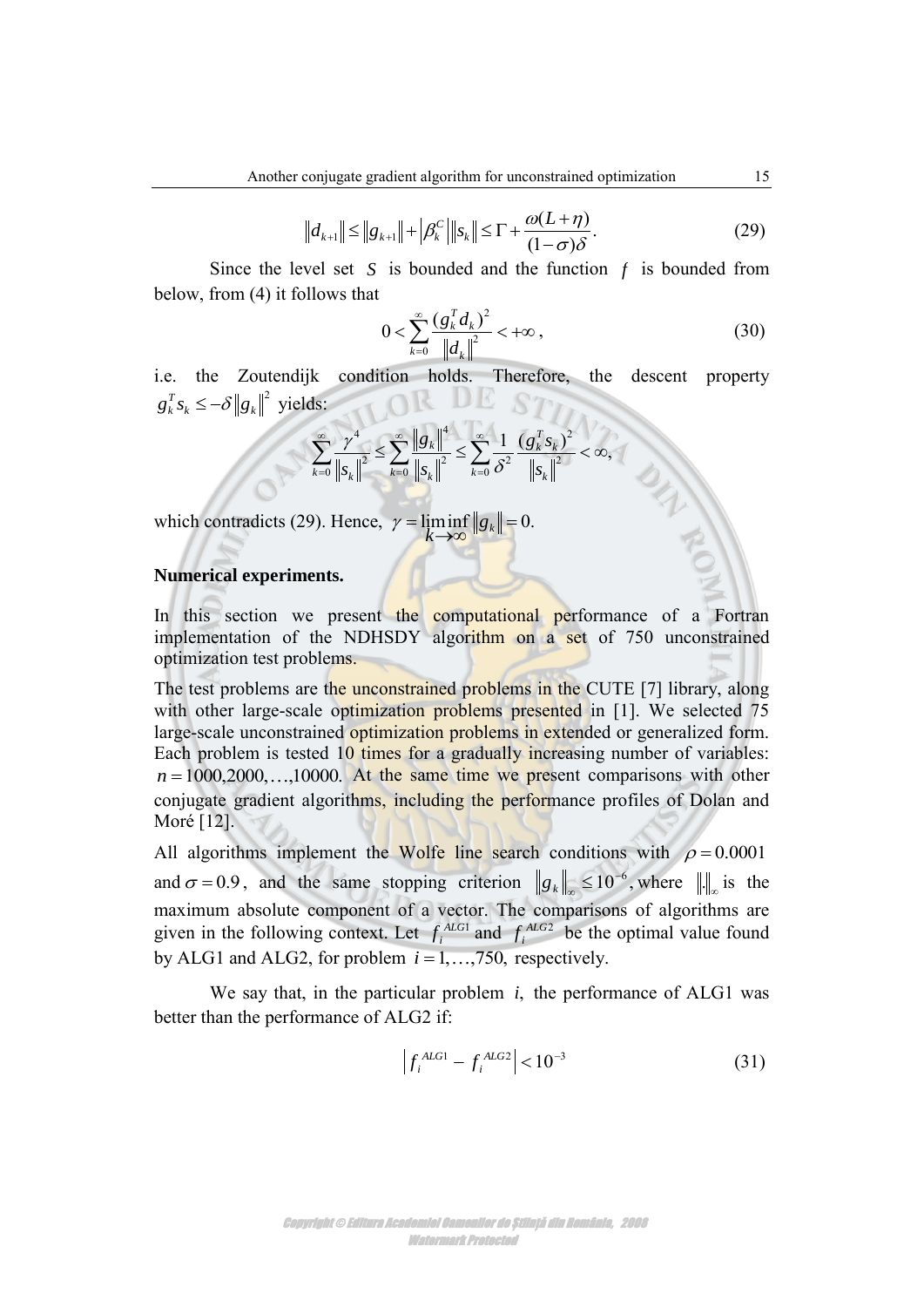and the number of iterations, or the number of function-gradient evaluations, or the CPU time of ALG1 was less than the number of iterations, or the number of function-gradient evaluations, or the CPU time corresponding to ALG2, respectively.

In this numerical study we declare that a method solved a particular problem if the final point obtained has the lowest functional value among the tested methods (up to  $10^{-3}$  tolerance as it is specified in (31)).

Clearly, this criterion is acceptable for users that are interested in minimizing functions and not finding critical points.

All codes are written in double precision Fortran and compiled with f77 (default compiler settings) on an Intel Pentium 4, 1.8GHz workstation. All these codes are authored by Andrei.

In the first set of numerical experiments we compare the performance of NDHSDY to the HS and DY conjugate gradient algorithms. Figure 1 presents the Dolan and Moré CPU performance profiles of NDHSDY versus HS and DY, respectively.



**Fig. 1.** Performance based on CPU time. NDHSDY versus HS and DY.

When comparing NDHSDY to HS, subject to the number of iterations, we see that NDHSDY was better in 277 problems (i.e. it achieved the minimum number of iterations in 277 problems), HS was better in 244 problems and they achieved the same number of iterations in 183 problems etc.

Out of 750 problems, only for 704 problems the criterion (31) holds. Similarly, we see the number of problems for which NDHSDY was better than DY. Observe that the convex combination of HS and DY, expressed as in (7), is far more successful than HS or DY algorithms.

> Copyright © Editura Academiei Oamenilor de Știință din România, 2008 Watermark Protected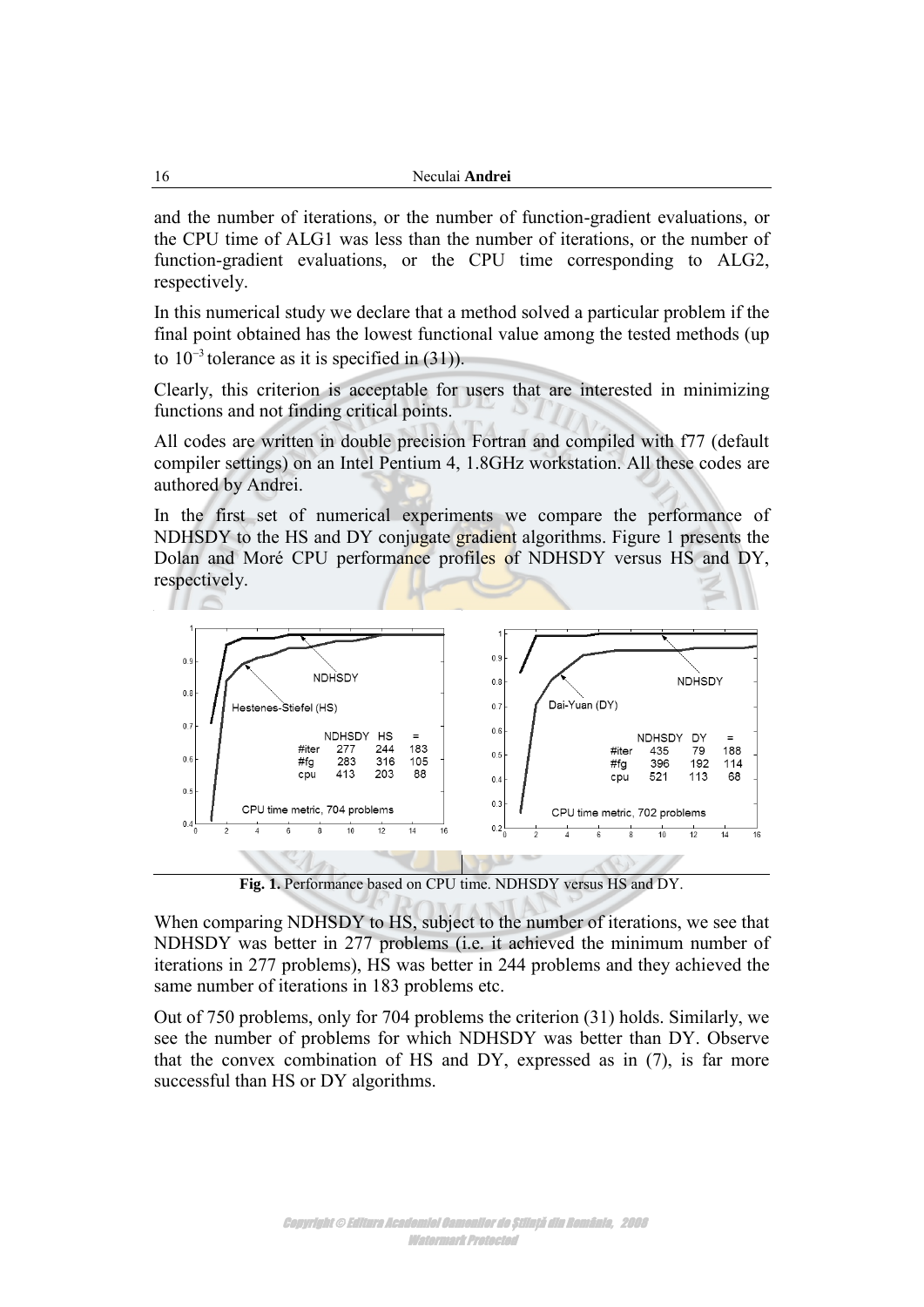Figure 2 presents the performance profiles of NDHSDY versus the conjugate gradient algorithms: PRP, PRP+, LS and CD. It seems that the best algorithm is the hybrid algorithm NDHSDY given by a convex combination of HS and DY, where the parameter in the convex combination is obtained using the Newton direction.



Fig. 2. Performance profiles of NDHSDY versus some conjugate gradient algorithms.

Observe that the NDHSDY algorithm is top performer. Since these codes use the same Wolfe line search and the same stopping criterion they differ in their choice of the search direction.

Hence, among these hybrid conjugate gradient algorithms we considered here, NDHSDY appears to generate the best search direction.

Also, the algorithm has better performance profiles than those corresponding to HS and DY. In this numerical study we noticed that for most of the iterations the NDHSDY algorithm uses  $\beta_k^C$ .

Referring to the condition (10) we noticed that  $(y_k^T g_{k+1})(s_k^T g_{k+1})/y_k^T s_k$  tends to zero faster than  $\left\|g_{k+1}\right\|^2$ .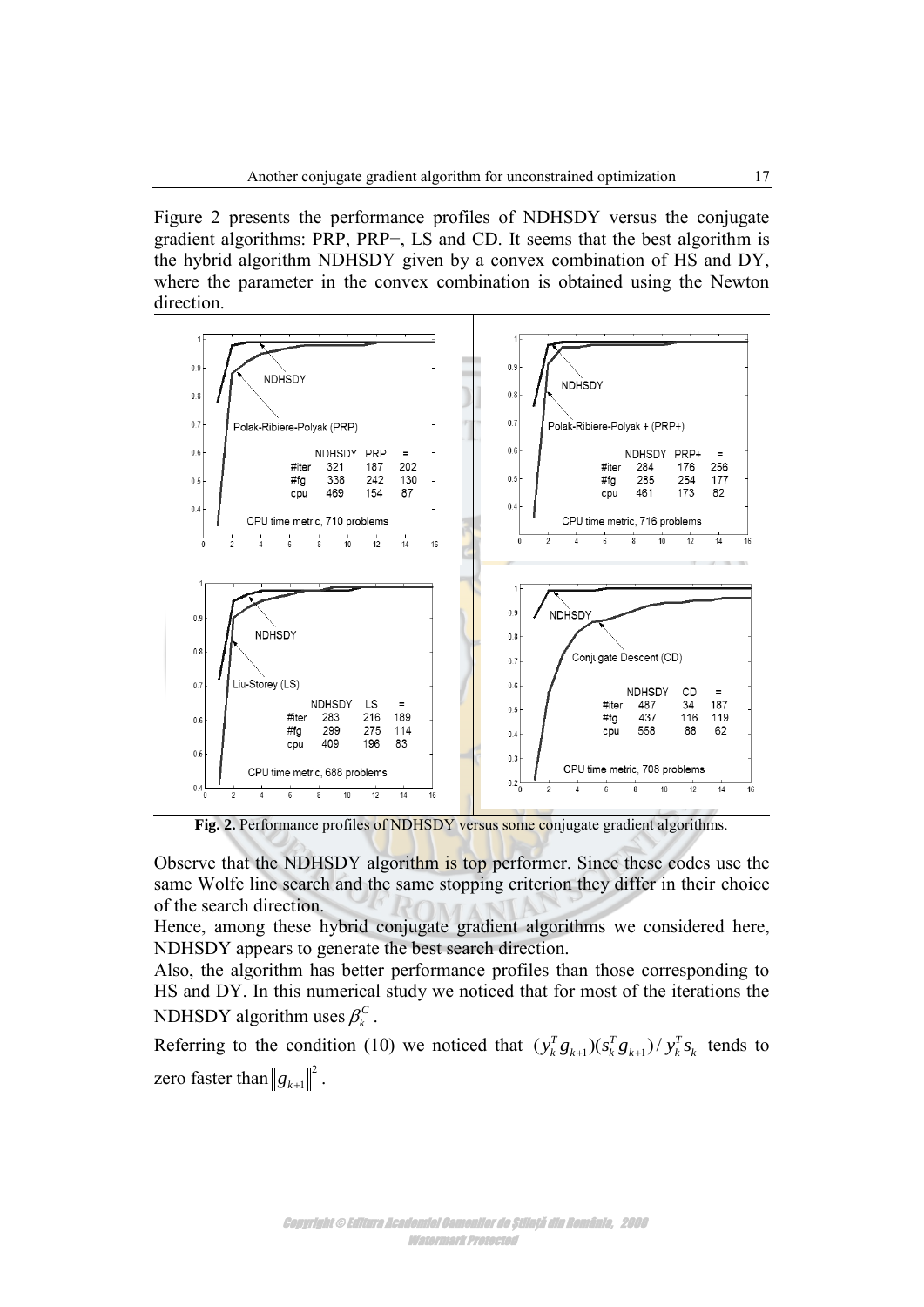For most of the iterations the condition (10) is satisfied, i.e. the algorithm has a self-adjusting property in the sense given in [8]. It is worth saying that the condition (10) is more satisfied after those iterations in which  $\beta_k^c$  is computed according to the HS or DY rules.

Introducing (10) as a restart criterion, does not improve the performances of the algorithm.

On the other hand, the conditions  $||g_{k+1}|| \leq \eta ||s_k||$  and  $||g_{k+1}|| \leq \omega ||g_k||^2 / ||s_k||^2$  $g_{k+1} \| \le \omega \| g_k \|^2 / \| s_k \|^2$  from theorem 4 say that  $||g_{k+1}||^3 \leq \omega \eta^2 ||g_k||^2$ .  $g_{k+1} \bigg|^{3} \leq \omega \eta^{2} \|g_{k}\|^{2}$ . We noticed that there exists a  $k_{0}$  such that for any iteration  $k \ge k_0$  the above condition  $||g_{k+1}||^3 \le \omega \eta^2 ||g_k||^2$  is satisfied, illustrating the global convergence.

## **Conclusion.**

We know a large variety of conjugate gradient algorithms. In this paper we have presented a new hybrid conjugate gradient algorithm in which the famous parameter  $\beta_k$  is computed as a **convex combination of**  $\beta_k^{HS}$  and  $\beta_k^{DY}$ .

For uniformly convex functions if the gradient is bounded in the sense that  $g_k \nvert^2 \leq \eta_1 \nvert s_{k-1} \rvert$  and the line search satisfy the strong Wolfe conditions, then our hybrid conjugate gradient algorithm is globally convergent.

For general nonlinear functions if the parameter  $\theta_k$  from  $\beta_k^c$  definition is bounded, and both  $||g_{k+1}|| \le \eta ||s_k||$  and  $||g_{k+1}|| \le \omega ||g_k||^2 / ||s_k||^2$  $g_{k+1}$   $\leq \omega \|g_k\|^2 / \|s_k\|^2$  are satisfied, where  $\eta$ and  $\omega$  are nonnegative constants, then our hybrid conjugate gradient is globally convergent.

The performance profile of our algorithm was higher than those of the well established conjugate gradient algorithms for a set consisting of 750 unconstrained optimization problems some of them from CUTE library and some others we presented in [1].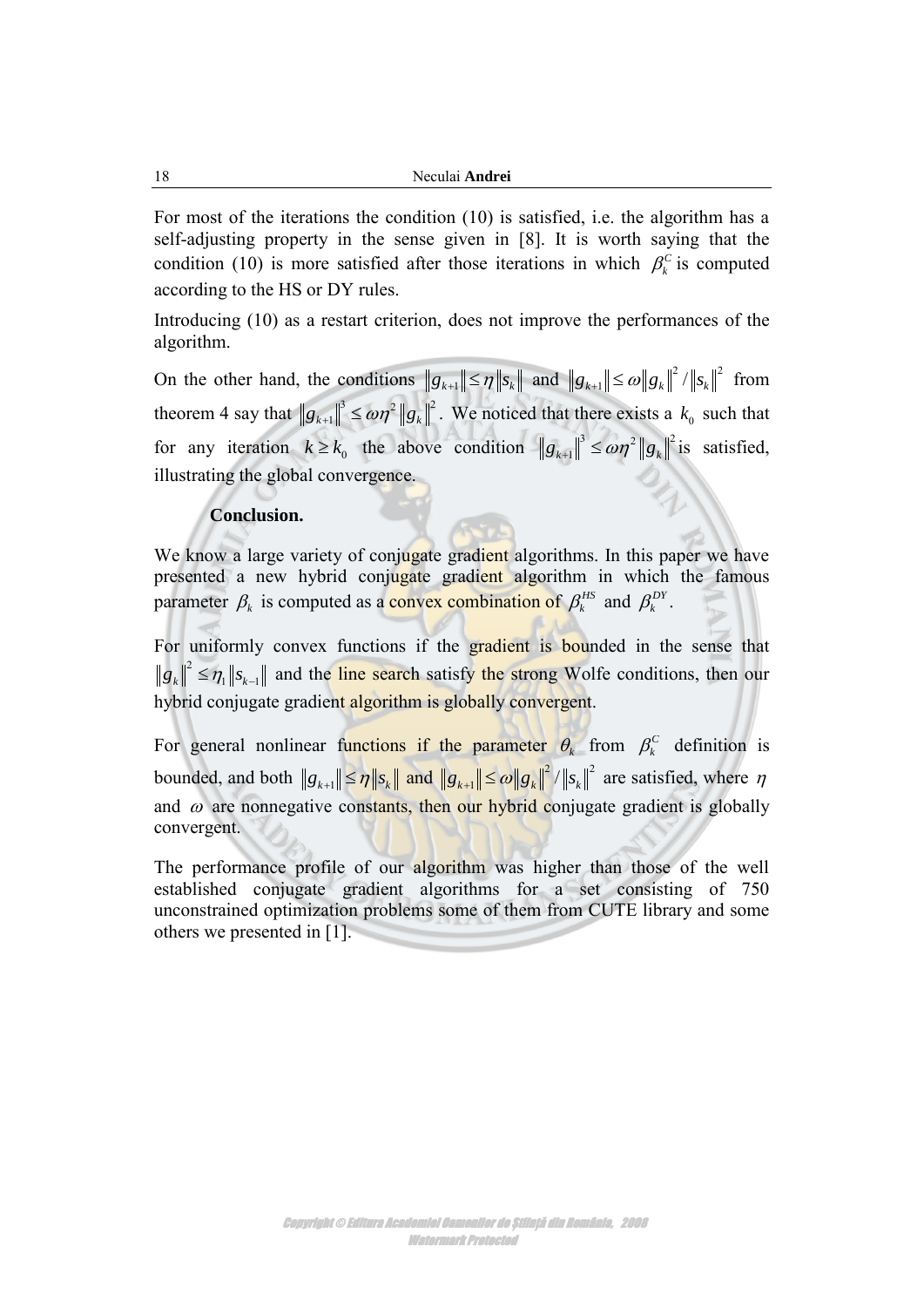# **R E F E R E N C E S**

- [1] N. Andrei, *Test functions for unconstrained optimization*, http://www. ici. ro/ camo/neculai/ NDHSDY/evalfg.for (2004).
- [2] N. Andrei, *Scaled conjugate gradient algorithms for unconstrained optimization*. Computational Optimization and Applications, 38 (2007), pp.401-416.
- [3] N. Andrei, *Scaled memoryless BFGS preconditioned conjugate gradient algorithm for unconstrained optimization.* Optimization Methods and Software, 22 (2007), 561-571.
- [4] N. Andrei, *A scaled BFGS preconditioned conjugate gradient algorithm for unconstrained optimization*. Applied Mathematics Letters, 20 (2007), 645-650.
- [5] N. Andrei, *Performance profiles of conjugate gradient algorithms for unconstrained optimization.* Encyclopedia of Optimization, 2008, Entry 762.
- [6] E. Birgin and J.M. Martínez, *A spectral conjugate gradient method for unconstrained optimization*, Applied Math. and Optimization, 43, pp.117-128, 2001.
- [7] I. Bongartz, A.R. Conn, N.I.M. Gould and P.L. Toint, *CUTE: constrained and unconstrained testing environments*, ACM Trans. Math. Software, 21, pp.123-160, 1995.
- [8] Y.H. Dai, *New properties of a nonlinear conjugate gradient method.* Numer. Math., 89 (2001), pp.83-98.
- [9] Y.H. Dai and L.Z. Liao, *New conjugacy conditions and related nonlinear conjugate gradient methods.* Appl. Math. Optim., 43 (2001), pp. 87-101.
- [10] Y.H. Dai, Han, J.Y., Liu, G.H., Sun, D.F., Yin, .X. and Yuan, Y., *Convergence properties of nonlinear conjugate gradient methods*. SIAM Journal on Optimization, 10 (1999), 348- 358.
- [11] Y.H. Dai and Y. Yuan, *A nonlinear conjugate gradient method with a strong global convergence property*, SIAM J. Optim., 10 (1999), pp. 177-182.
- [12] E.D. Dolan and J.J. Moré, *Benchmarking optimization software with performance profiles*, Math. Programming, 91 (2002), pp. 201-213.
- [13] R. Fletcher, *Practical Methods of Optimization, vol. 1: Unconstrained Optimization*, John Wiley & Sons, New York, 1987.
- [14] R. Fletcher and C. Reeves, *Function minimization by conjugate gradients*, Comput. J., 7 (1964), pp.149-154.
- [15] J.C. Gilbert and J. Nocedal, *Global convergence properties of conjugate gradient methods for optimization*, SIAM J. Optim., 2 (1992), pp. 21-42.
- [16] W.W. Hager and H. Zhang, "*A new conjugate gradient method with guaranteed descent and an efficient line search*", SIAM Journal on Optimization, 16 (2005) 170-192.
- [17] W.W. Hager and H. Zhang, *A survey of nonlinear conjugate gradient methods*. Pacific journal of Optimization, 2 (2006), pp.35-58.